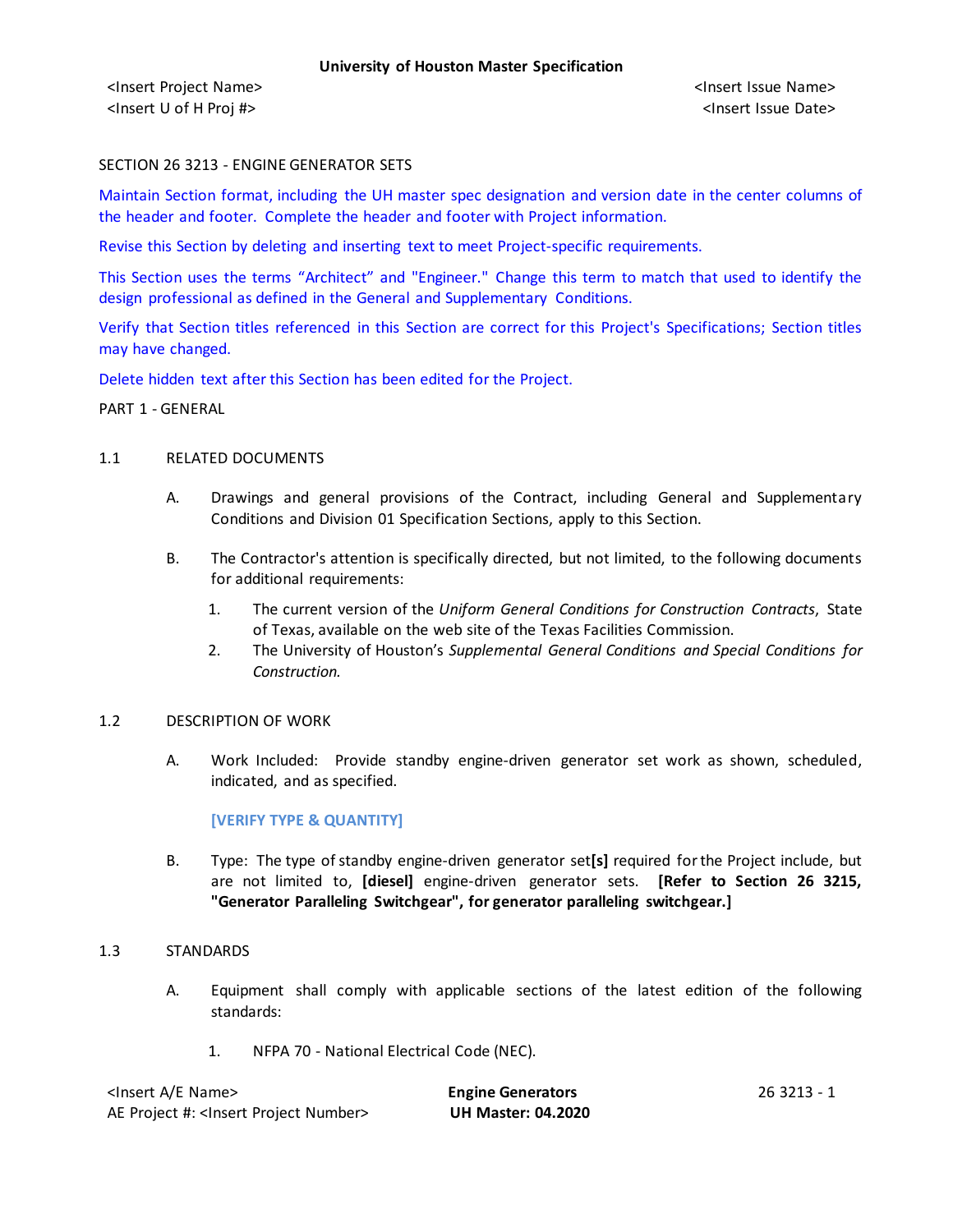## **University of Houston Master Specification**

<Insert Project Name> <Insert Issue Name> <Insert U of H Proj #> <Insert Issue Date>

- 2. NFPA 37 Standard for the Installation and Use of Stationary Combustion Engines and Gas Turbines.
- 3. NFPA 110 Emergency and Standby Power Systems.
- 4. IEEE 446 Recommended Practice for Emergency and Standby Power Systems.
- 5. NEMA MG1 Motors and Generators.
- **6.** TCEQ Requirements (EPA Tier Levels for Non-Road Engines) Latest effective requirements.

### 1.4 QUALITY ASSURANCE

- A. Manufacturers: Provide products complying with these Specifications and produced by one of the following:
	- 1. Cummins Power Generation/Onan Corporation.
	- 2. Caterpillar Tractor Company.
	- 3. Kohler Company.
	- 4. Stewart & Stevenson.
- B. NEC and NFPA Compliance: Comply with applicable portions of the NEC (NFPA 70) including, but not limited to, emergency and standby power generation systems and with NFPA 37, "Installation and Use of Stationary Combustion Engines and Gas Turbines", and NFPA 110, "Emergency and Standby Power Systems".
- C. IEEE Compliance: Comply with IEEE 446 "Recommended Practice for Emergency and Standby Power Systems for Commercial and Industrial Applications".
- D. Emissions Compliance: The generator set engine shall comply with all applicable **[Texas Commission on Environmental Quality (TCEQ)]** Regulations and Requirements for Houston-Galveston and shall comply with all applicable EPA Tier Levels for Non-Road Engines currently in effect for the Houston-Galveston area.
- E. Testing:
	- 1. The entire generator system **[and paralleling switchgear]** shall be assembled on the factory test bed and shall be submitted to the full factory standard test to demonstrate automatic operation, start time, full capacity acceptance, regulation, motor starting capability and function of all system safeties, prior to shipping to the job site. System shall be tested at 0.8 pf. An electronic recording shall be made of each unit to verify frequency, voltage transient, and output power and shall be provided to Architect, Engineer and Owner.
	- 2. Paralleling switchgear shall be tested separately and then after construction is complete, an entire generator and paralleling switchgear function test shall be performed.
	- 3. The reporting form for the factory test shall be submitted to the Engineer for review with the Shop Drawings submittal and the Engineer shall be notified a minimum of one month

| <insert a="" e="" name=""></insert>                  |
|------------------------------------------------------|
| AE Project #: <insert number="" project=""></insert> |

**Engine Generators** 26 3213 - 2 AE Project #: <Insert Project Number> **UH Master: 04.2020**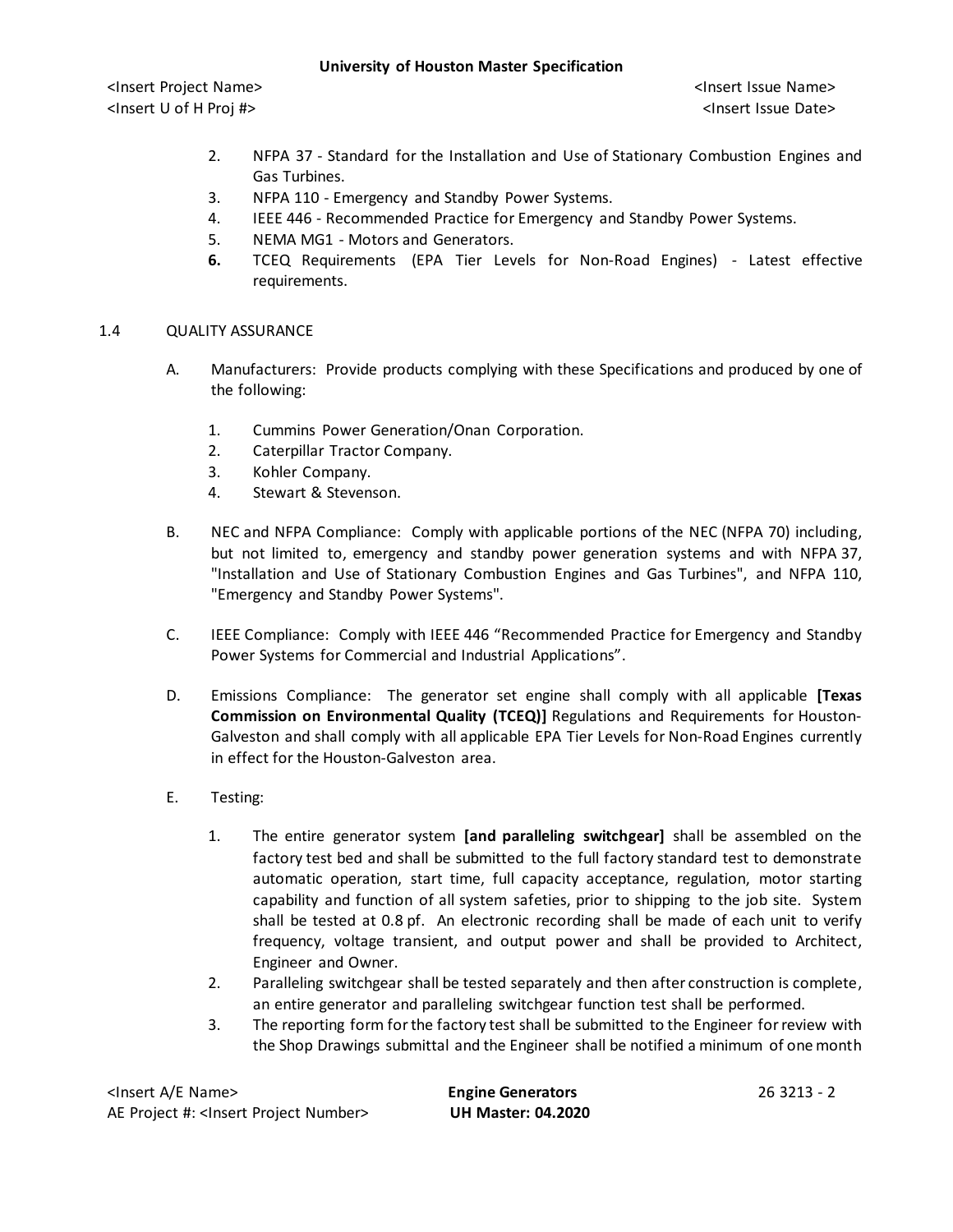prior to the factory test so that Owner's Representative can witness the test. [**These tests shall be conducted in Houston, Texas, or Contractor shall pay for air fare, accommodations, and similar expenses, so that Owner's Representative can witness the test]**.

- F. Performance Tests: The performance tests of the generating set series shall be in accordance with procedures certified by an independent testing laboratory. The manufacturer shall have successfully tested a prototype of the generating set series offered, which shall include:
	- 1. Maximum power level.
	- 2. Maximum motor starting capacity.
	- 3. Structural soundness.
	- 4. Torsigraph analysis per MIL-STD-705B, Method 504.2.
	- 5. Fuel consumption.
	- 6. Engine-alternator cooling airflow.
	- 7. Transient response and steady state governing.
	- 8. Alternator temperature rise per NEMA MG1-22.40.
	- 9. Single step load pickup per NFPA 76A-822.
	- 10. Harmonic analysis and voltage waveform deviation per MIL-STD-705B, Method 601.4.
	- 11. Three-phase short circuit test for mechanical and electrical strength.
	- 12. Vibration limits per NEMA MG1.
- G. Manufacturer: The system shall be built, tested, and shipped by the manufacturer of the Standby Electric Power System, who has been engaged in the production of engine-alternator sets and associated controls for a minimum of 10 years, so there is one source of supply and responsibility.
- H. Warranty: All equipment bearing a manufacturer's guarantee, such as electrical equipment, devices, components, and similar items, shall be construed to have a 5 year parts, travel, and labor guarantee to the Owner by the manufacturer. Any such equipment that proves defective in materials or workmanship within the warranty period is to be replaced by the Contractor in accordance with the manufacturer's guarantee.

## 1.5 SUBMITTALS

- A. Shop drawing submittals shall include, but not be limited to, the following:
	- 1. A written functional narrative/description of the system operation (written with this Specification format) with all exceptions and/or deviations clearly hi-lighted or identified. All exception and deviations shall be reviewed and approved by A/E and Owner.
	- 2. Completely identified and marked catalog cuts of all associated equipment and devices, with all non-applicable items crossed out, and applicable equipment or devices clearly hi-lighted or identified.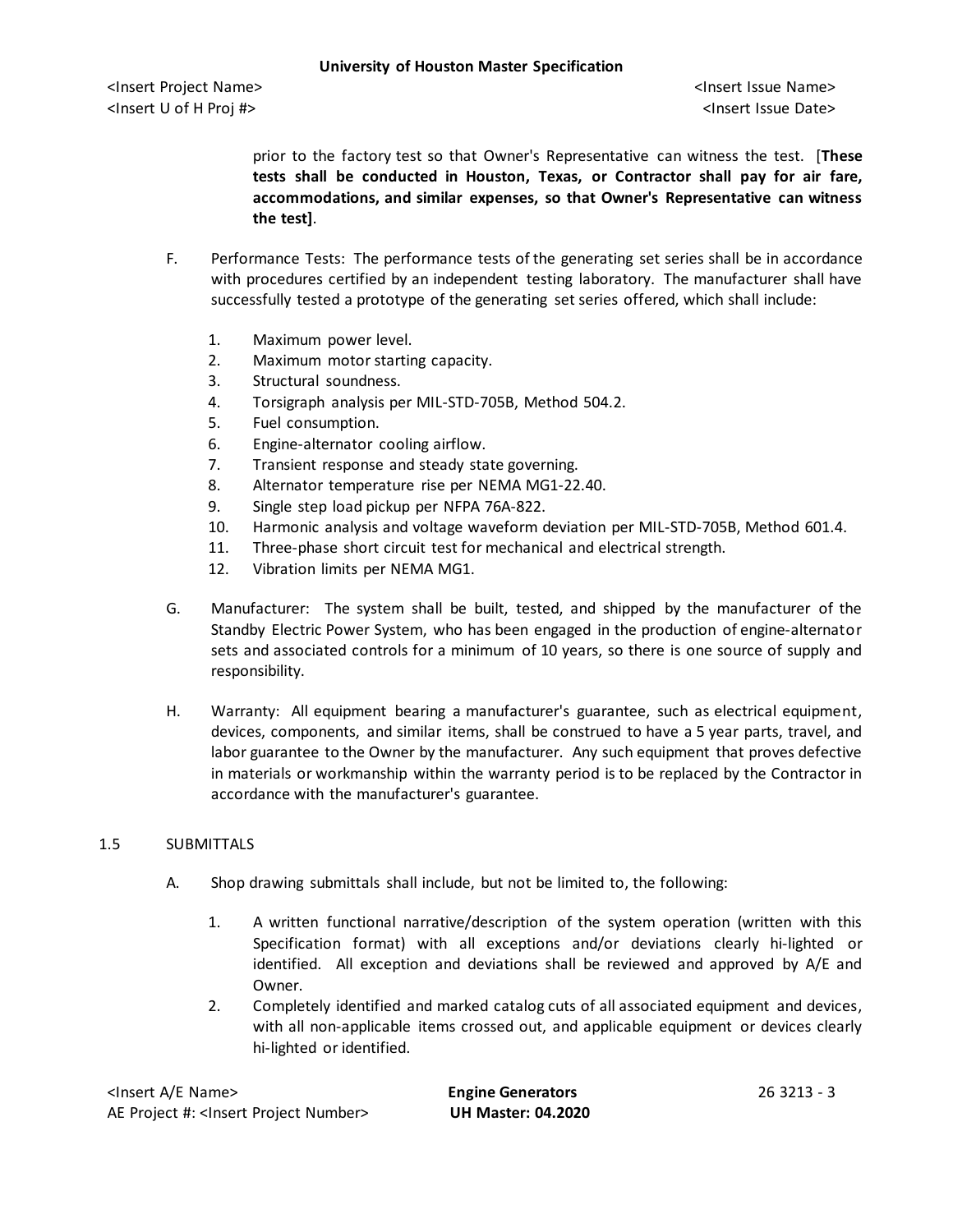## **University of Houston Master Specification**

<Insert Project Name> <Insert Issue Name> <Insert U of H Proj #> <Insert Issue Date>

- 3. A written description of the maximum "starting" and "running" kVA's and kW's of the system equipment (charts and graphs will not be acceptable).
- 4. A floor plan sketch complete with a dimensional description of the standby electric power system and associated equipment, locating the system equipment and accessories within the allotted space.
- 5. Interconnection wiring diagrams to indicate terminal connections between the remote alarm annunciator panel and the electric set.
- 6. Complete bill of material for all equipment.
- 7. Complete warranty information as specified.
- 8. A notarized letter from the system supplier certifying compliance with all requirements of this Specification.
- 9. Performance test as specified in Paragraph 1.4.E of this Section.
- 10. Additional information as required in Section 26 0501 "Electrical Basic Materials and Methods".

## 1.6 STORAGE AND HANDLING

- A. The standby generator set(s) shall be stored at the factory until it must be shipped to the job site to prevent building construction delay.
- B. The standby generator set(s) shall be crated and covered to protect it from damage during shipment and subsequent storage at the job site.

# PART 2 - PRODUCTS

# 2.1 ENGINE-GENERATOR SETS

# **[VERIFY UNIT kW/kVA & VOLTAGE]**

- A. General: Provide **[a]** new **[diesel] [outdoor rated]** engine-driven generator set**[s]**, complete with safety devices, **[main output breaker]**, **[weatherproof enclosure]** and vibration isolators. Installation shall be complete with all necessary fuel connections, radiator cooling and engine exhaust from the building. **[Engine fuel tank fill, supply, return, and vent line, natural gas piping are specified under Division 22.] [Engine exhaust piping, silencer and exhaust system installation, cooling air supply and exhaust ductwork and dampers are specified under Division 23.]** Unit**[s]** shall be capable of continuous standby service.
- B. Basis of Design: The standby generator set(s) specified and shown on the Drawings is based on **[one of the manufacturers listed in 1.4A]** generator and selected from data derived from manufacturer's engineering manuals.
- C. System Capacity: The engine-generator set, as a unit, shall be rated for a continuous standby capacity of **[\_\_\_\_\_\_\_\_\_]** kW and **[\_\_\_\_\_\_\_\_\_]** kVA at 0.8-PF, with an output of **[\_\_\_\_\_\_\_\_\_]**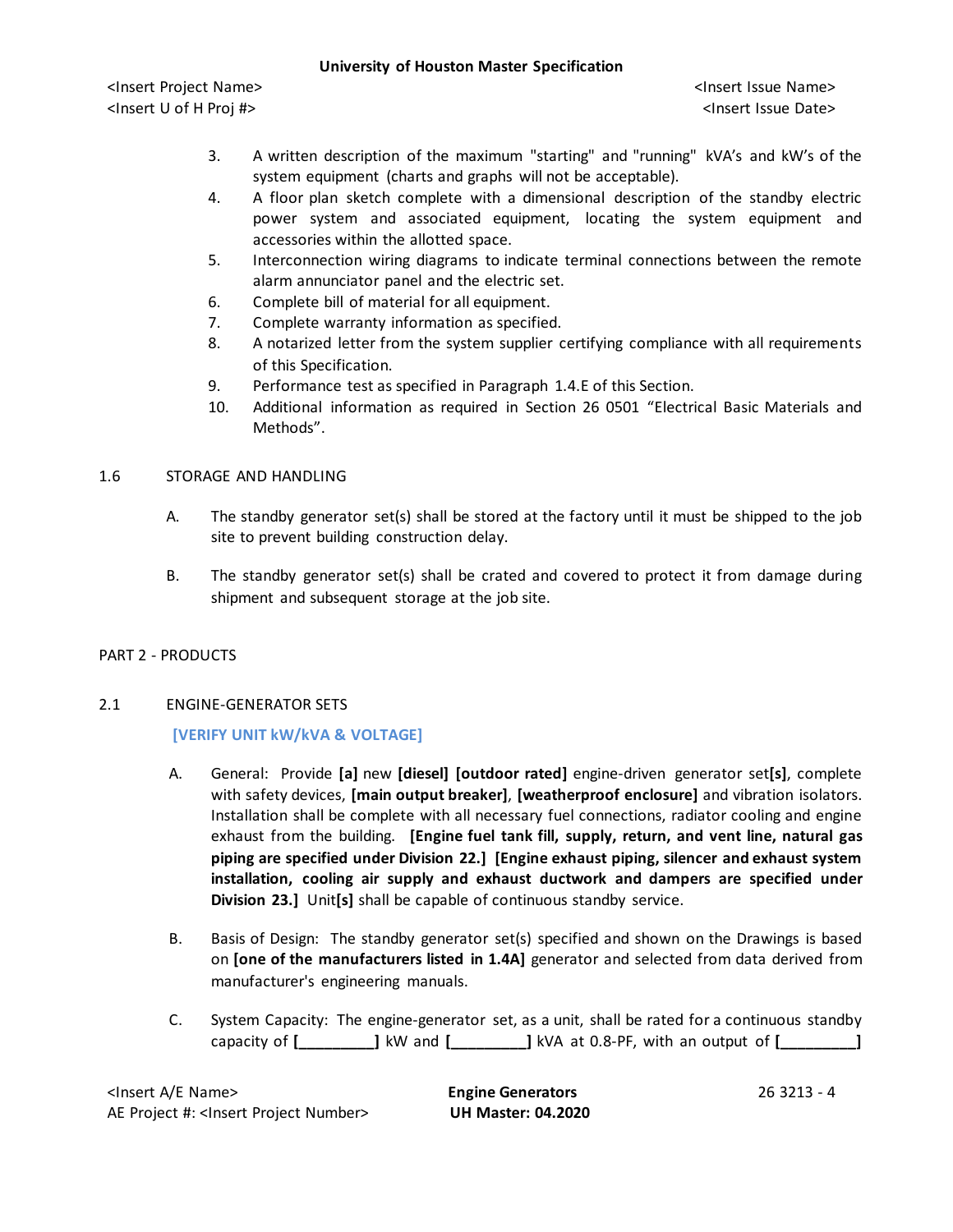amperes while generating **[480Y/277]** volt, 3-phase, 4-wire, 60 Hz power, and with performance as specified herein.

- 1. The engine generator set short circuit current response shall be adequate for first cycle tripping of circuit breakers and clearing of fuses, and the motor generator set shall be capable of developing **[\_\_\_\_\_\_\_\_]** kW and **[\_\_\_\_\_\_\_\_]** kVA for motor starting with a maximum voltage dip of 15% and while complying with the performance requirements specified herein.
- 2. **[A permanent magnet generator (PMG) or equal shall provide excitation power to the automatic voltage regulator for immunity from voltage distortion caused by nonlinear SCR controlled loads on the generator. The PMG shall sustain main field excitation power for optimum motor starting and to sustain short circuit current for selective operation and coordination of system overcurrent devices. Alternator rating with PMG: With ( ) motor starting kVA applied to the alternator, the maximum voltage dip shall be 15%, and comply with the performance requirements specified herein.]**
- D. **[Diesel]** Engine: Engine shall be an 8, 12, or 16 cylinder, 4 cycle, turbocharged/aftercooled or normally aspirated **[fuel injected full diesel]** engine, water-cooled with mounted water pump. Following items shall be included:
	- 1. Valves: Intake and exhaust valves shall be heat-resisting alloy steel, free rotating. Exhaust valve seat inserts shall be replaceable.
	- 2. Battery Charging: Belt-driven engine alternator; 24 volt negative ground 35 Amp DC, with transistorized voltage regulator.
	- 3. Governor: **[Hydraulic] [or] [electronic]** speed-sensing governor capable of isochronous frequency regulation from no load to full rated load. Speed droop shall be externally adjustable from isochronous to 5%.
	- 4. Filters: Air cleaner **[fuel]** and lube oil filters shall have replaceable elements + clear glass.
	- 5. Starting System: Remote 24 volt, 2-wire, negative ground, starting system, positive shift, gear engaging electric starter, cranking limiter.
	- 6. Lubrication System: Forced feed gear design lube oil pump; full pressure lubrication to all bearings; dual, full flow oil filters; oil level indicator; low oil pressure shutdown; lube oil cooler; and oil pressure gauge.
	- 7. Diesel Fuel System: Recommended No. 2 diesel fuel. System shall be fuel injected and shall include a fuel transfer pump, automatic fuel shutoff, fuel oil/water separator, and fuel filters. Average fuel consumption at full load shall not exceed **[\_\_\_\_\_\_\_\_\_]** gph.
	- 8. Cooling System: The cooling system shall be **[unit mounted]** radiator cooled, selfsealing, pre-lubricated coolant pump; belt driven pusher fan with wire guard; thermostat temperature control; high coolant temperature shutdown; low coolant level shutdown; intercooler. The cooling system shall be tested for leaks. As soon as the system has been tested, it shall be filled with ethylene glycol rust inhibiting and antifreeze solution sufficient to protect the system to **[\_\_\_\_\_\_°F] [-10°F]**. Engine-driven pusher type cooling fan shall be sized to maintain safe operation at **[\_\_\_\_\_\_°F] [122°F]** maximum ambient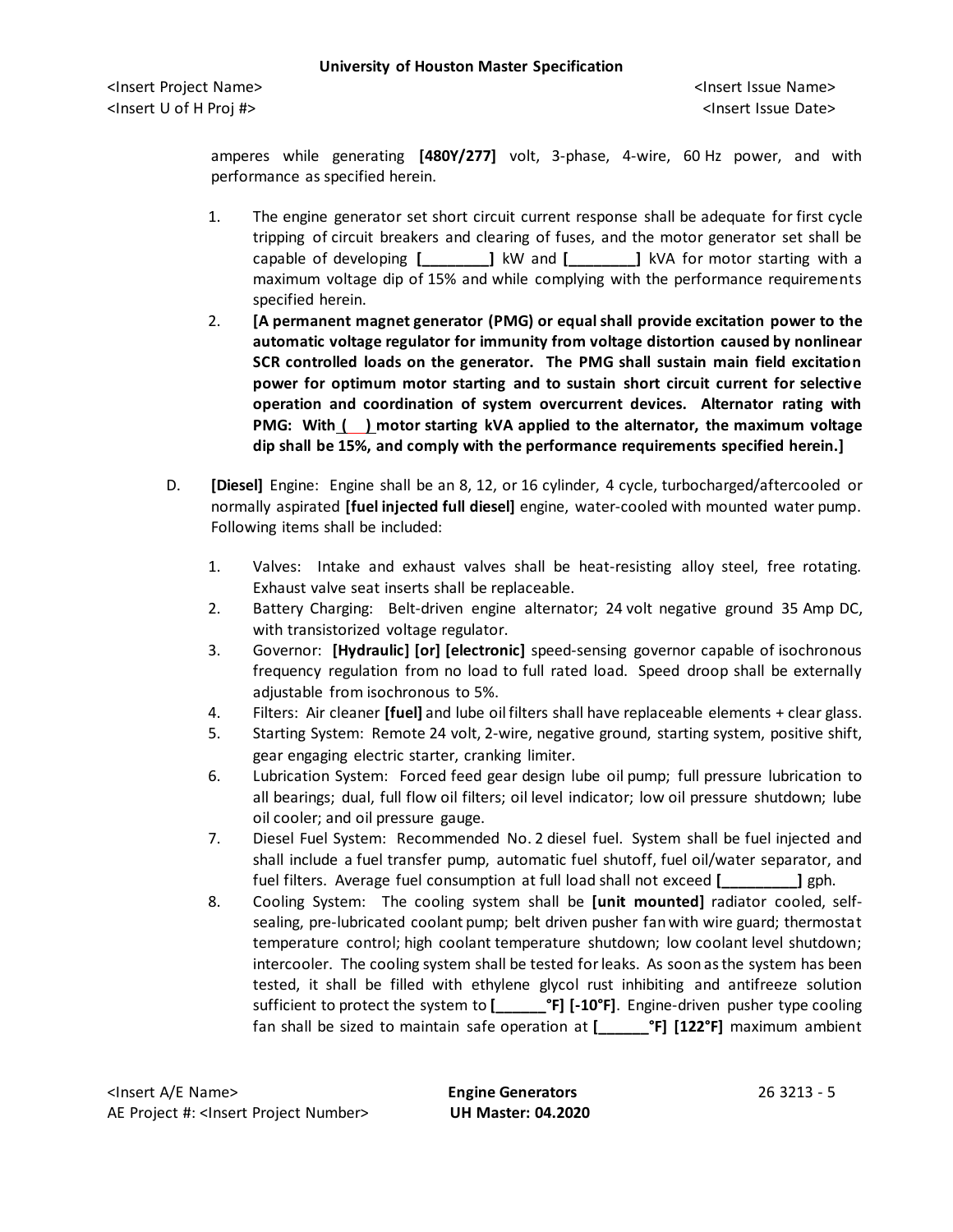temperature. Airflow restriction from static pressure at the radiator discharge shall not be more than 0.5" of water.

- 9. Emissions Compliance: The generator set engine shall comply with all applicable **[Texas Commission on Environmental Quality (TCEQ)]** Regulations and Requirements for Houston-Galveston and shall comply with all applicable EPA Tier Levels for Non-Road Engines currently in effect for the Houston-Galveston area at the time of installation. The Engine shall be EPA Certified from the manufacturer's factory.
- E. Set Characteristics: Set manufacturer shall certify that reserve horsepower is available from the engine with all accessories operating in the ambient conditions herein below. The diesel engine-generator set shall be capable of picking up 100% of nameplate kW and power factor, less applicable derating factors, in one step with the engine-generator set at operating temperature, in accordance with NFPA 110, Paragraph 5.13.2.6, and including the following constraints:

# **[VERIFY THE FOLLOWING]**

- **1.** Ambient conditions of **[\_\_\_\_\_\_feet] [50 feet]** altitude and an ambient temperature of **[\_\_\_\_\_\_\_\_\_°F] [10 to 122°F].**
- 2. The RPM of the engine shall not exceed 1800 RPM and the engine piston speed shall not exceed 2000' per minute.
- F. Engine Protective Devices:
	- 1. The engine protective devices shall provide automatic shutdown for overcrank, overspeed, high coolant temperature and low oil pressure. A low coolant level protective device shall be provided but shall alarm only and not initiate engine shutdown
	- 2. The high coolant temperature and low oil pressure shall have pre-shutdown signals.
	- 3. The overcrank alarm shall be the output of a solid-state cranking device preset at a 10 second cranking cycle and a 15 second rest cycle. If the engine fails to start on the third cranking cycle, the overcrank alarm shall sound and cranking shall stop. Unit shall be capable of repeating the above cranking cycle after the trouble has been cleared.
- G. Generator: Generator shall be 4-pole, revolving field type, brushless, dynamically balanced, skewed laminated, two thirds pitch wound, rotating rectifier exciter, temperature compensated solid-state voltage regulator, open drip-proof, single bearing, permanently aligned generator connected to engine with flexible disc coupling, including the following:
	- 1. NEMA Class F or better insulation as defined by NEMA MG1.65.
	- 2. Temperature rise at rated load within NEMA MG1-22.40 definition.
	- 3. Double-sealed ball bearings, lubricated for life.
	- 4. Direct-drive centrifugal blower cooling.
	- 5. A 120 volt, single phase space heater shall be provided to prevent condensation in the generator.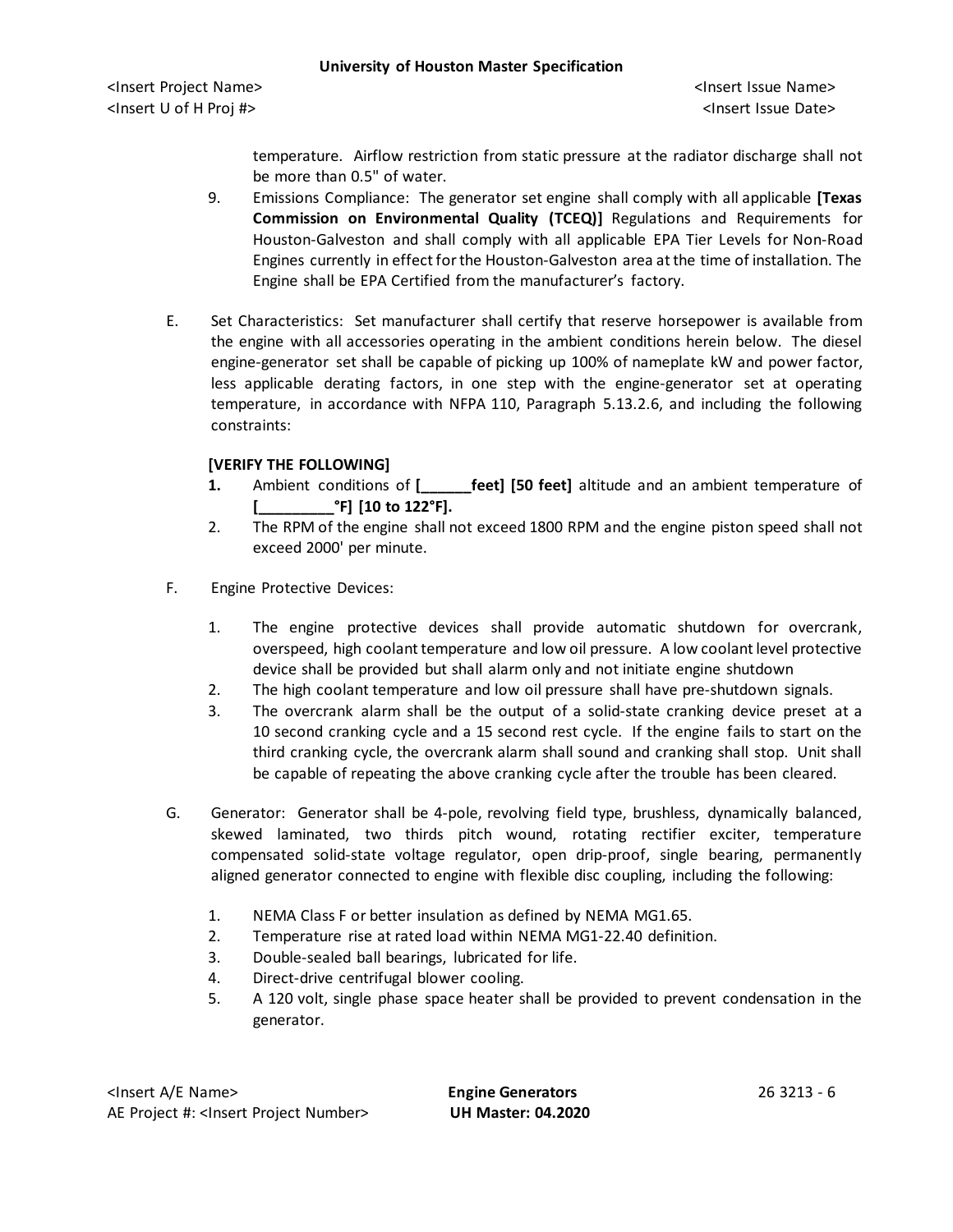- 6. AC output leads shall be brought out to field connection busbars accessible through removable plates in the generator output junction box.
- 7. The automatic voltage regulator shall be a solid state design and include overvoltage and undervoltage protection functions. The voltage regulator shall be equipped with 3-phase RMS sensing. The regulator shall control buildup of AC generator voltage to provide a linear rise and limit overshoot. Overvoltage protection shall sense the AC generator output voltage and in the event of regulator failure or loss of reference, shutdown regulator output on a sustained overvoltage of one second duration. Over excitation protection shall sense regulator output and shutdown regulator output if overloads exceed 10 seconds duration. Both overvoltage and over excitation protection shutdowns shall be latched, requiring generator set shutdown to reset.
- 8. The regulator shall include an under-frequency roll-off torque-matching characteristic, which shall reduce output voltage in proportion to frequency below a threshold of 58-59 Hz. The torque-matching characteristic shall include differential rate of frequency change compensation to use maximum available engine torque and provide optimal transient load response. Regulators that use fixed Volts per Hertz characteristics are not acceptable.
- H. Generator Output Circuit Breaker(s):

Generator set shall have 3 pole output circuit breaker(s) with solid state trip units as shown on the Drawings. Breaker frame and trip ratings shall be as shown on the Drawings. Breakers serving emergency and standby loads shall have breaker position indicating contacts. Breaker position indicating contacts shall be wired to initiate a generator control panel alarm when the breaker is open or tripped. Circuit breaker manufacturer and type for all breakers serving emergency and standby loads shall match the Project electrical gear package to provide compatibility for selective coordination required by the NEC.

- I. Engine/Generator Set Performance:
	- 1. Frequency Regulation: Isochronous from no load to full rated load.
	- 2. Voltage Regulation:  $\pm 2\%$  from no load to full regulation load; rheostat for  $\pm 10\%$  voltage adjustment.
	- 3. Voltage Dip: Instantaneous voltage dip shall be less than 15% of rated voltage when full, 3-phase load and rated power factor is applied to the generator. Recovery to stable operation shall occur within 5 seconds. Stable or steady state operation is defined as operation with terminal voltage remaining constant with ±1% of rated voltage. All unit performance characteristics shall be verified using an oscilloscope.
	- 4. Total Harmonic Distortion (THD): The sum of AC voltage waveform harmonies, from no load to full linear load shall not exceed 5% of the rated voltage (L-N, L-L, L-L-L) and no single harmonic shall exceed 3% of rated voltage. Telephone Influence Factor (TIF) shall be less than 50 per NEMA MG1-22.43. Temperature rise at rated load and power factor shall be within NEMA MG1-22.40 definition.
	- 5. Motor Starting: The largest motor to be started is a **[\_\_\_\_\_\_ hp fire pump (star-delta reduced voltage starting)].**

| <insert a="" e="" name=""></insert>                  |
|------------------------------------------------------|
| AE Project #: <insert number="" project=""></insert> |

**Engine Generators** 26 3213 - 7 AE Project #: <Insert Project Number> **UH Master: 04.2020**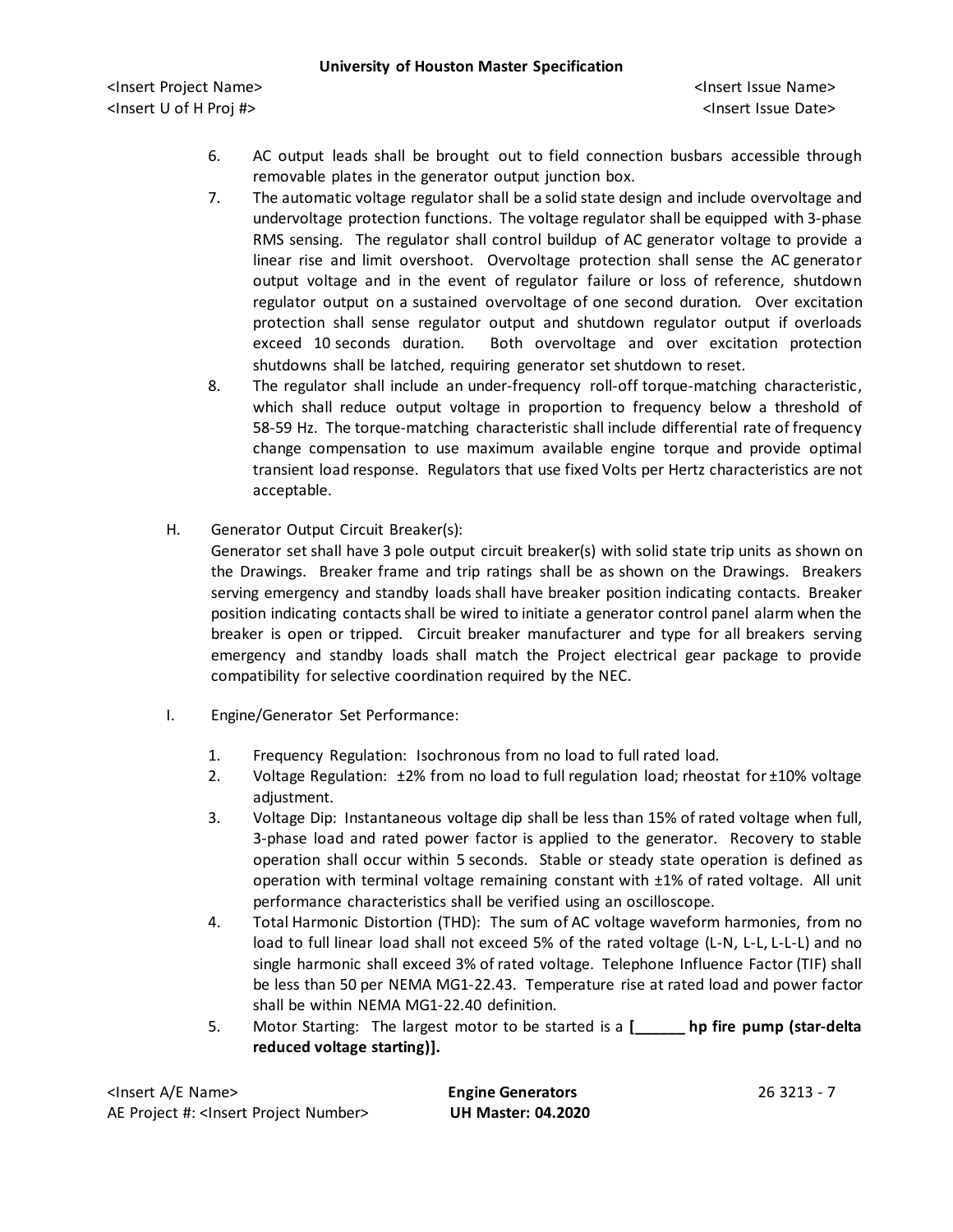- 6. Non-Linear Loads: As indicated within the Drawing package, generator shall also serve **[a \_\_\_\_\_ kVA UPS System with input filters].**
- 7. Voltage Dip Performance: A light beam oscilloscope test for the specific generator set, by model and serial number shall be provided for the fourstep loads listed herein below. Certified test results shall be reported via an electronic recorder with results submitted with generator factory test results.
	- a. 0% to 25% kW load at 0.4 lagging PF.
	- b. 0% to 50% kW load at 0.4 lagging PF.
	- **c. [0% to 75% kW load at 0.4 lagging PF.]**
	- **d. [0% to 100% kW load at 0.4 lagging PF.]**
- J. Engine-Generator Instrument Panel: The instrument panel shall be mounted on vibration isolators and shall have DC controls, AC controls, and panel lighting. The top of the instrument panel shall not be more than 6'-6" above finished slab.
	- 1. DC engine controls (2-wire, 24 volt system) including but are not limited to run-stopautomatic test-manual switch, remote start-stop terminals, oil pressure gauge, coolant temperature gauge, charge rate Ammeter and running time hour meter.
	- 2. Solid state engine monitoring system with monitors in accordance with NEC Section 700, NFPA 110 and local code requirements with lamps, **[audible alarm,]** lamp test switch, individual alarm contacts and a common alarm contact for:
		- a. Overcrank shutdown
		- b. Low coolant temperature warning
		- c. Pre-warning for high engine temperature
		- d. High engine temperature shutdown
		- e. Pre-warning for low lube oil pressure
		- f. Low lube oil pressure shutdown
		- g. Overspeed shutdown
		- h. **[Low fuel in main tank warning]**
		- i. Low coolant level warning
		- j. Generator (EPS) supplying load.
		- k. Generator control switch not in Auto position warning
		- l. High battery voltage warning
		- m. Low cranking voltage warning
		- n. Low battery voltage warning
		- o. Battery charger failure
		- p. Generator output breaker(s) open warning
		- q. **[Motorized damper(s) not open warning (Level 2 only)]**
		- r. Generator output breaker tripped.
		- s. Fuel tank leak detected.
		- **t. [Customer alarm]**
		- **u. [Customer alarm]**

<Insert A/E Name> **Engine Generators** 26 3213 - 8 AE Project #: <Insert Project Number> **UH Master: 04.2020**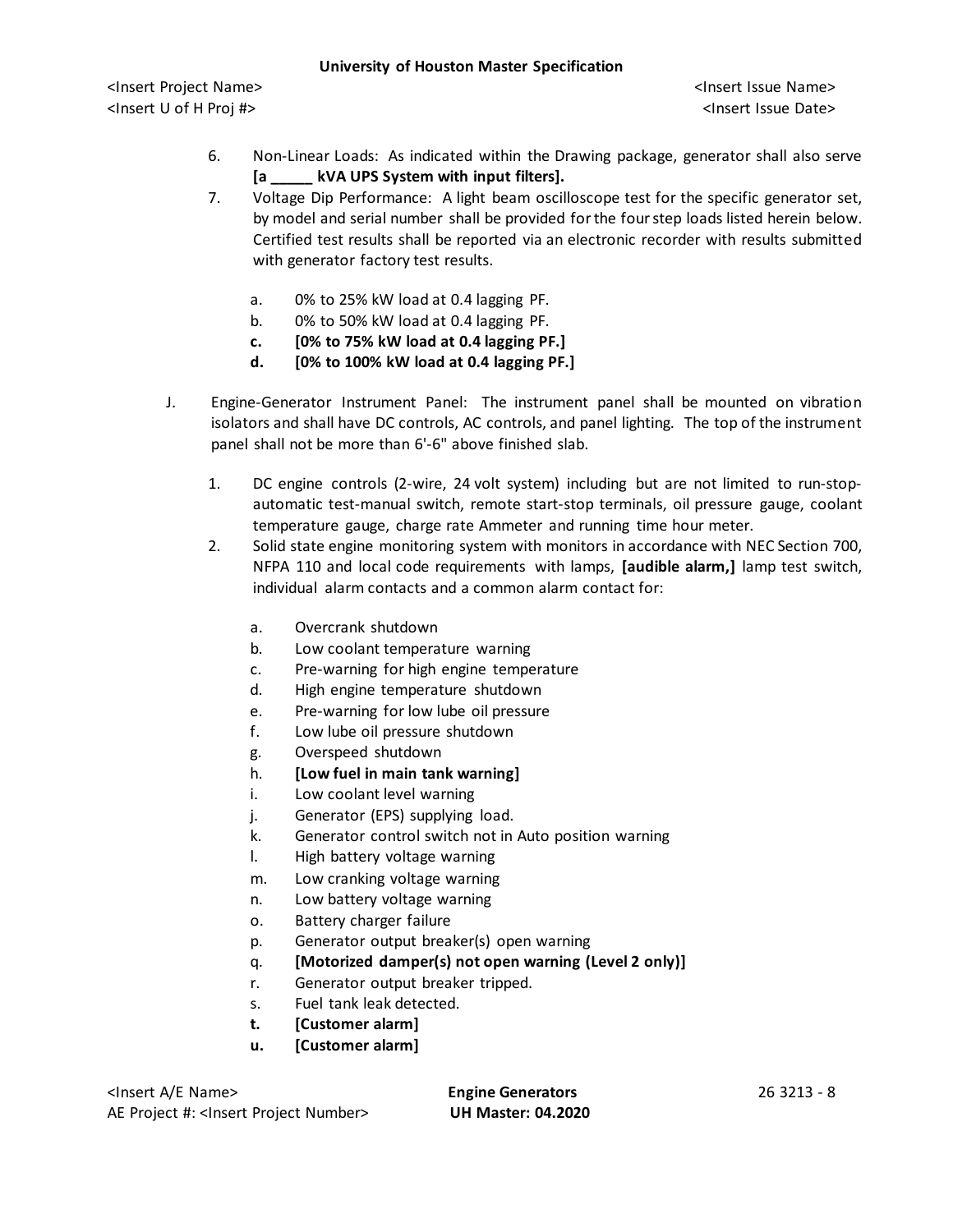## **v. [Customer alarm]**

- 3. Provide two dry auxiliary contacts one for common alarm and one for engine running to be monitored via Ethernet and/or by the BAS.
- 4. AC output controls include, but are not limited to, an AC voltmeter; AC Ammeter; Voltmeter-Ammeter phase selector with an "off" position; voltage adjusting rheostat; frequency meter; manual reset exciter circuit breaker and fine speed control potentiometer.
- 5. Two sets of double pole auxiliary contacts shall change state when engine starts; **[both sets shall be spare] [one set shall be monitored by the BAS and one set is spare] [one set shall de-energize damper motor operators (Level 2 only) and one set is spare.]**
- K. Accessories:
	- 1. Remote Annunciator(s): **[Flush] [Surface]** mounted remote annunciators shall be **[hardwired] [microprocessor based annunciator with network communication]** type, located as shown on the Drawings, and shall have audible and LED visual signal devices, powered by the electric set lead acid battery set, to provide a warning of derangement or alarm conditions in the electric set in compliance with the National Electrical Code Section 700, NFPA 110 level 1, 20 lamp and the requirements of these Specifications. The enclosure shall be constructed of sturdy sheet steel with white finish, and shall have removable front panel and adapter ring for flush mounting. The face of the front panel shall contain LED's (visual signals), an audible alarm, an alarm silence push button, and a LED test push button. The internal wiring, terminal block, and battery voltage sensors shall be accessible by removing the front panel of the enclosure. Remote annunciators shall indicate the following conditions:
		- a. Visible and Audible alarm for:
			- 1) Overcrank shutdown
			- 2) Low coolant temperature warning
			- 3) Pre-warning for high engine temperature
			- 4) High engine temperature shutdown
			- 5) Low lube oil pressure shutdown
			- 6) Overspeed shutdown
			- 7) Low coolant level warning
			- 8) Generator control switch not in Auto position warning
			- 9) Low cranking voltage warning
			- 10) Low battery voltage warning
			- 11) Generator output breaker(s) open warning
			- 12) Generator power available
			- 13) **[Spare/Customer alarm] [Low fuel in main tank warning]**
			- **14) [Spare/Customer alarm] [Fuel in outer tank]**

<Insert A/E Name> **Engine Generators** 26 3213 - 9 AE Project #: <Insert Project Number> **UH Master: 04.2020**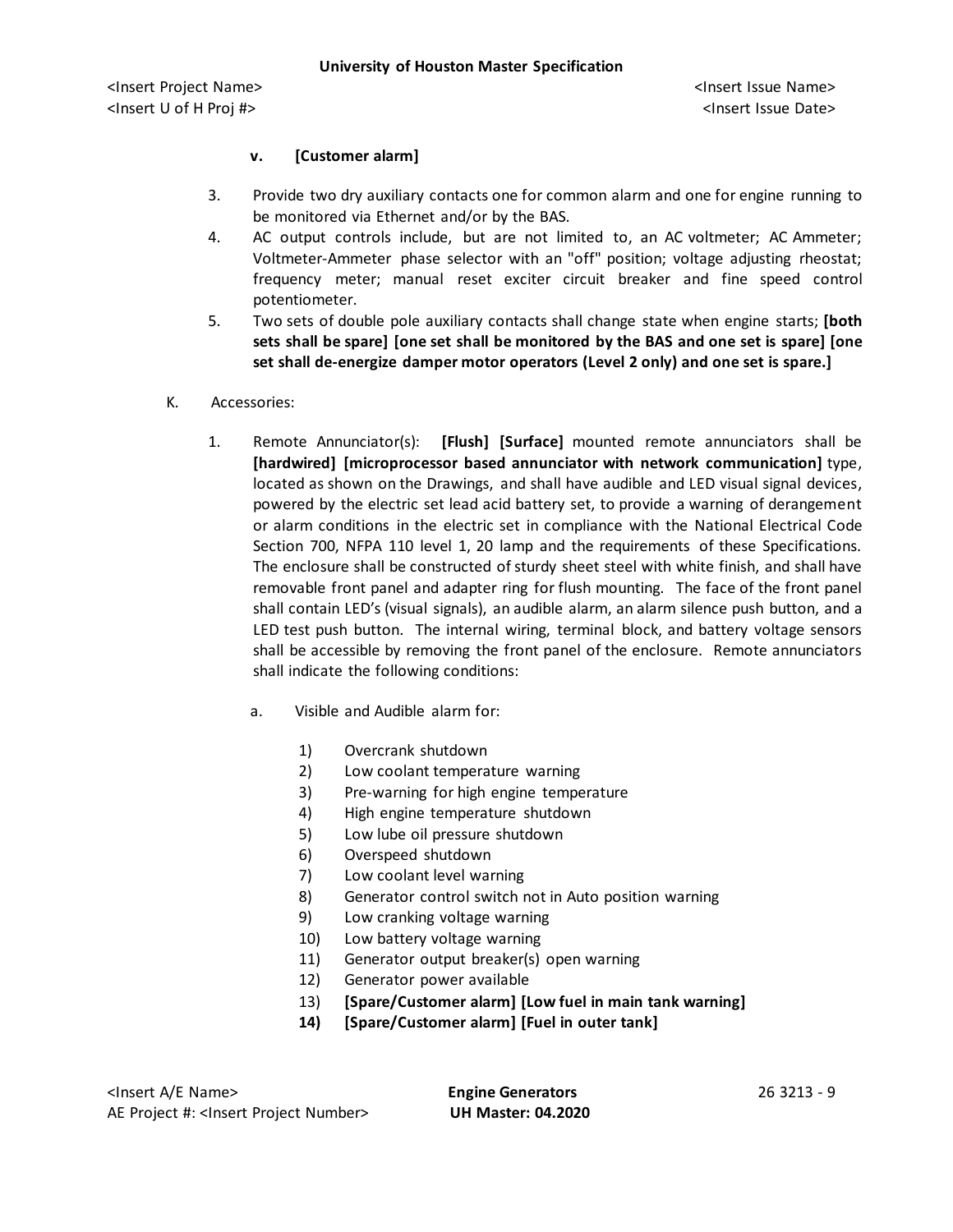**University of Houston Master Specification**

<Insert Project Name> <Insert Issue Name> <Insert U of H Proj #> <Insert Issue Date>

- **15) [Spare/Customer alarm] [Motorized damper(s) not open warning (Level 2 only)]**
- **16) Spare/Customer alarm**
- **17) Spare/Customer alarm**
- **18) Spare/Customer alarm**
- **19) Spare/Customer alarm**
- b. Visible indicator for:
	- 1) Battery voltage okay.

#### [EDIT QUANTITY OF JACKET HEATERS. UNITS 500 KW AND SMALLER SHALL HAVE ONE HEATER AND UNITS 600 KW AND LARGER SHALL HAVE TWO HEATERS]

- 2. Jacket-Water Heater: The engine shall have **[one] [two] [KIM #Hot start (480 volt, 1-phase)] [KIM #Hot start (208 volt, 1-phase)]** or approved equal, **[5000W]** jacket-water heater[s] supplied from a "normal" branch circuit. The jacket-water heater shall be complete with a thermostat capable of maintaining a water temperature of 25°C, with an ambient temperature of 0°C. A water temperature alarm, consisting of a contact closed when the jacket water temperature is below 20°C, shall be supplied.
- 3. Exhaust System: Exhaust silencer(s) of the **["critical"]** type, with side or end inlet as **[required shall be shipped pre-installed and piped on top of the generator enclosure.] [shown on the Division 23 Drawings, shall be provided by this Contractor for installation by the Division 23 Contractor as recommended by the generator set manufacturer.]** The exhaust silencer(s) shall be of chambered construction and shall provide maximum degree silencing, and shall be sized to assure proper operation without excessive back pressure when installed in the exhaust system. The exhaust silencer(s) shall be supplied with condensation drains, flexible exhaust tubing, wall thimbles and rain caps, as required.
- 4. Starting Batteries: Furnish and install fully charged 24 volt lead acid, impact resistant, storage batteries mounted on the unit or on a separate rack. Batteries shall have sufficient capacity for 60 seconds of continuous cranking per NFPA 99. Provide all required battery cables, connections, electrolyte and a battery hydrometer.
- 5. Solid-State Battery Float Charger: A suitable 120 volt Automatic SCR voltage regulated battery charger with a maximum charge rate, as recommended by the manufacturer, but not less than 10 amperes shall be provided to maintain each set of batteries at full capacity during standby conditions. The maximum charging time to bring the batteries up to full charge shall not exceed 12 hours. The charger shall be provided with a remote alarm contact to indicate a charger failure condition. An Ammeter shall indicate the charge rate and the circuit shall be protected by either fuses or circuit breakers. The charger shall be so designed that it will not be damaged during the engine cranking and shall be interlocked such that it is not damaged during generator set operation. The charger may be furnished as a separate item with necessary cables and leads.

[SELECT AND EDIT REQUIRED FUEL SYSTEM COMPONENTS]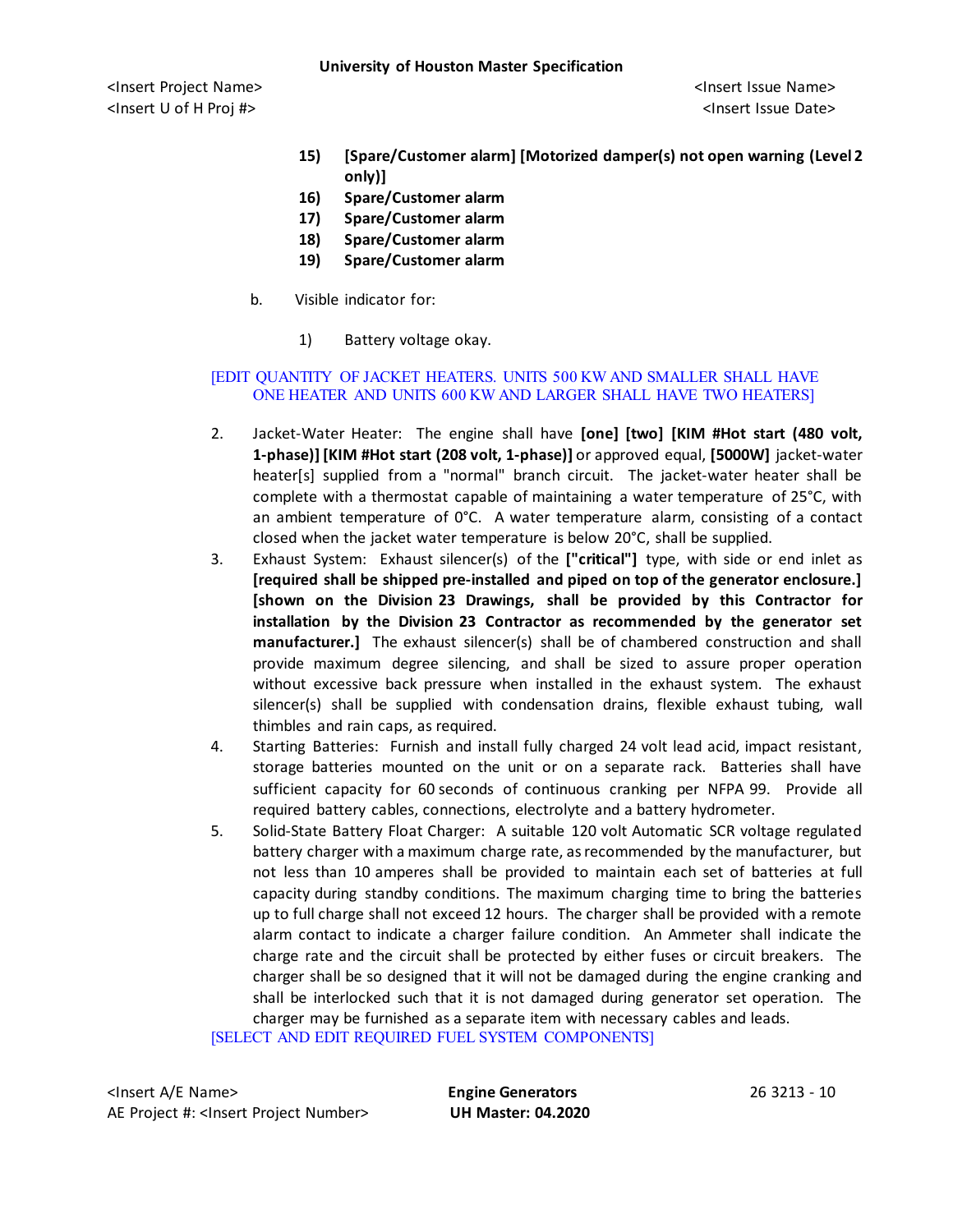#### [VERIFY TANK CAPACITY MINIMUM 8 GAL (175 KW AND BELOW), 25 GAL (200-250 KW), 40 GAL (400-500 KW), 60 GAL (600 KW), 90 GAL (750-900 KW) 125 GAL (1000 KW AND LARGER)]

- 6. **[In Skid Diesel Fuel Tank: Each generator set shall be provided with a UL 2085 listed manufacturer's standard in-skid fuel transfer day tank. If the project provides for a screen wall around the generator, the fuel tank can be configured to meet the requirements of UL 142 and listed as such, in lieu of UL 2085. The tank shall be [\_\_\_\_\_\_\_\_\_] gallons capacity, factory-installed in the generator set skid base with engine supply and return lines pre-plumbed. The tank capacity should be able to support the generator running at full load for 24 hours. The tank shall not extend outside the dimensions of the standard generator set skid base. The fuel tank shall be new and unused and shall not be galvanized. The fuel system piping to the generator shall be no smaller than the minimum recommended by the engine manufacturer to avoid fuel flow restriction. Flexible connections shall be provided in the generator full supply and return piping. Each fuel oil tank shall have a SPDT low fuel level sensing device set to change state when a 2 hour usable fuel level remains in the tank. Each tank shall be provided with a fill connection, tank normal and emergency vent connection with UL listed caps and a tank fuel level gauge calibrated in gallons. Tanks shall be provided with EPA approved secondary containment and shall include leak detection in the containment section and a leak detection alarm output to be wired to the remote annunciator. The second set of fuel level switch contacts shall be wired to a terminal block for field wiring to the fuel oil control panel.]**
- 7. Fuel Oil Transfer Pump: Engine generator set skid assembly shall incorporate an integral fuel oil transfer pump and control panel. Pump capacity shall be **[\_\_\_\_\_\_ gpm]** at **[\_\_\_\_\_\_\_]** lift using a **[\_\_\_\_\_\_ volt]**, single phase, **[\_\_\_\_\_\_ hp]** motor. The control panel shall incorporate an on/off emergency run switch, a test/reset switch, AC circuit breaker, DC circuit breaker and indicator with test button for the following:
	- a. System ready (green) AC and DC power available.
	- b. High fuel (red) pump shutdown and N.O. contact closure.
	- c. Low fuel ((red) pump start and N.O. contact closure.
	- d. Low fuel shutdown (red) N.O. contact closure.
	- e. Overflow to basin (red) pump shutdown and N.O. contact closure.
	- f. Spare lamp (red) with N.O. and N.C. contacts.
	- g. Pump running (green).
	- SELECT ONE OF THE FOLLOWING.
- **8. [Vibration Isolation: Suitable aluminum, or steel or cast iron housed, spring type vibration isolators be provided. Isolators shall be sized to properly support the generator set and to isolate 99% of the generators vibration from the supporting structure.]**
	- OR
- **9. [Skid Base: The entire packaged unit shall be mounted on a skid base of welded structural steel, of box type construction suitable for mounting on spring vibration isolators. A sloped drip pan shall be provided for containing engine fluid spills.**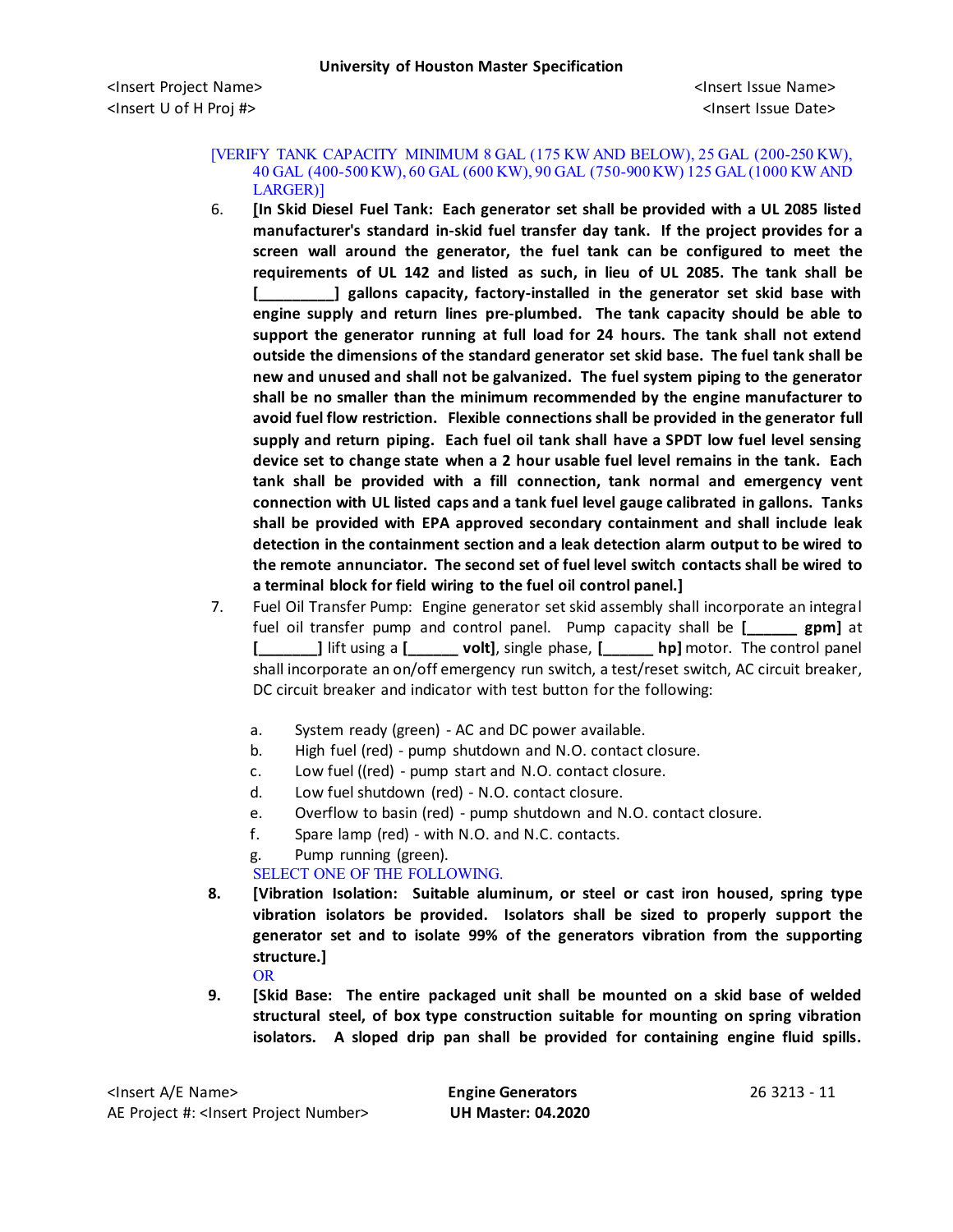**Provisions for stub up of electrical and fuel connections shall be within the footprint of the generator set base rails. Generator skid base support package shall be provided by the manufacturer.]**

- 10. Painting: The entire engine generator set shall have all exposed metal surfaces primed with a rust inhibiting primer and multiple finish coats of the manufacturer's standard machinery enamel finish.
- 11. Generator Outdoor Housing: Provide a weatherproof and rodent-proof outdoor shelter to entirely enclose each generator set, including batteries. Silencers shall be installed **[on] [inside]** enclosure. Enclosure shall have a fixed intake louver with bird screen **[and motorized damper (Level 2 only)]** and a grill protected radiator discharge opening. **[Motor-operated intake dampers shall be interlocked to open on unit start-up and close on unit shutdown (Level 2 only).]** Enclosure shall have hinges and gasketed access doors and access panels to allow complete unit operation and maintenance without removal of the enclosure. All doors shall be lockable. Lighting shall be provided in the interior of the enclosure. All sheet metal shall be primed for corrosion protection and finish painted **[in a color selected by the Architect] [in the manufacturer's standard color.]**
- **12. [Generator Set Mounted Load Bank Breaker: Provide a factory installed load bank connection breaker for generator load testing. Load bank kW and circuit breaker frame and trip shall be as shown on the Drawings.]**

## PART 3 - EXECUTION

### 3.1 INSTALLATION OF ENGINE-DRIVEN GENERATOR SETS

- A. General: Install standby engine-driven generator sets where shown, in accordance with the equipment manufacturer's written instructions and recognized industry practices, to ensure that the sets comply with the specified requirements and serve the intended purposes.
- B. Standards: Comply with NEMA standards, requirements of the NEC and applicable portions of NECA's "Standard of Installation" pertaining to installation of standby engine-driven generator sets and accessories.
- C. Vibration Mounts: Install units on properly sized **[inertia base with]** spring type vibration mounts and ribbed neoprene vibration isolators; comply with manufacturer's indicated installation method as applicable. [SELECT AND EDIT MOUNTING REQUIREMENT]
- **D. [Concrete Pad: Mount the generator on a spring isolated 12 inch thick concrete inertia base in concrete pouring frame to isolate generator vibration from the building structure. The concrete pouring frame shall consist of 12 inch deep perimeter steel members with a pan base and reinforcing bars, generator skid mounting bolts and isolator mounting recesses welded in place. The concrete inertia base/frame shall be designed to properly support the**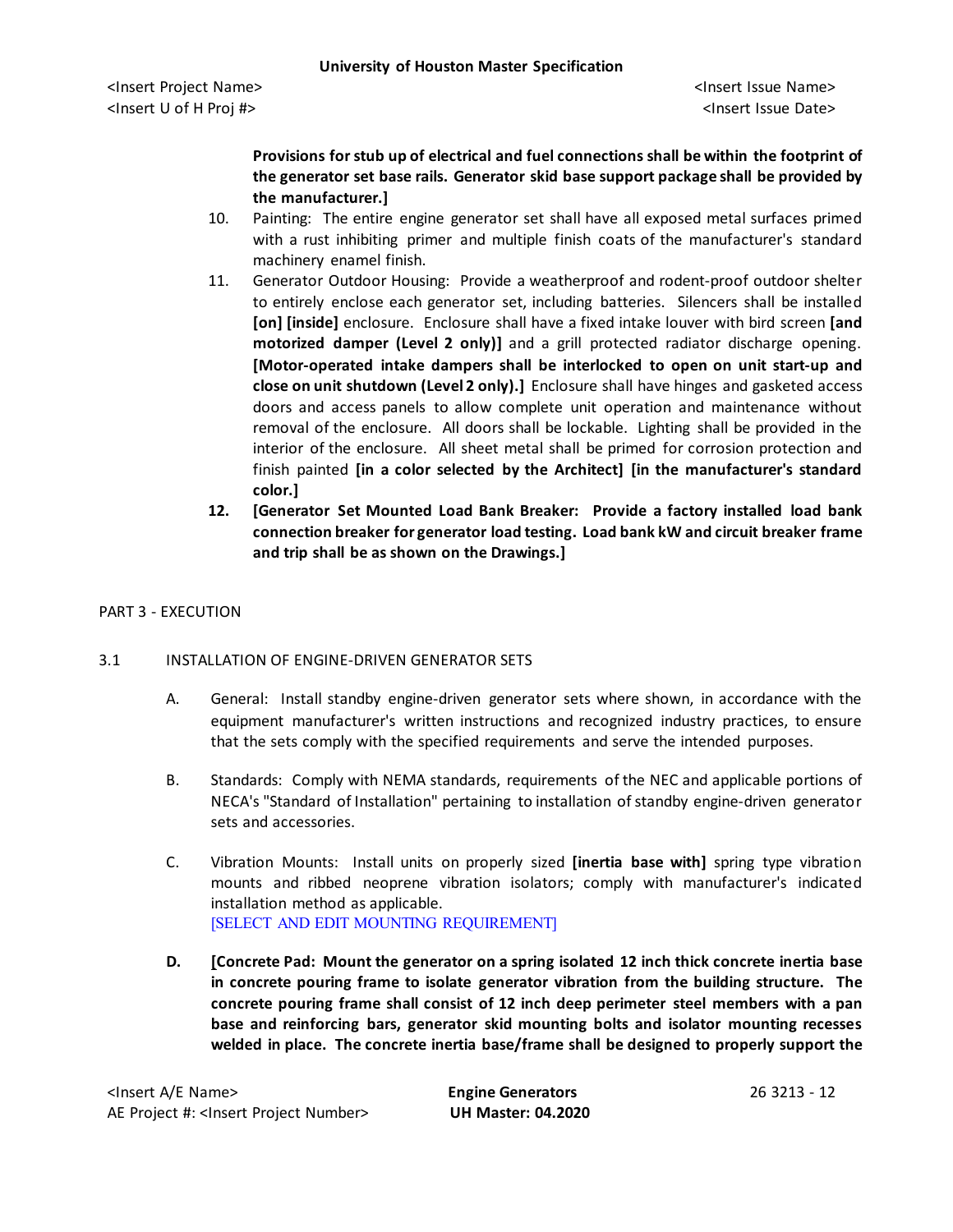**generator using spring isolators recessed into the perimeter of the base and shall extend a minimum of 4 inches past the generator mounting skids. Isolators shall be adjustable spring mounting selected for 3 inches deflection and having telescoping top and bottom sections separated by resilient elastomeric inserts to limit horizontal motion. Steel or cast iron housings may be used if they are hot-dip galvanized after fabrication. The isolator shall be designed for a minimum kx/ky (horizontal-to-vertical spring rate) of 1.2 times the static deflection (in inches) divided by the working height (in inches). An elastomeric pad having a minimum thickness of ¼ inch and sized for a maximum load of 60 psi with a rating of 40 durometers shall be bonded to the base plate. Nuts, adjusting bolts and washers shall be zinc-electroplated to prevent corrosion.**

- **E. [Concrete Pad: Install generator set [inertia base] on a [6 inch] reinforced concrete pad. The generator pad shall extend 6 inches beyond the generator set [inertia] base, unless shown otherwise. Furnish the exact position of any block-outs, mounting bolts, and the dimensions and location of the generator pad in a timely manner so as to prevent delay of the concrete work. Refer to Section 26 0501 "Electrical Basic Materials and Methods" for additional requirements.]**
- **F. [Steel Frame: Install generator set on a steel frame. Refer to Structural Drawings. Furnish the exact position of any block-outs, mounting bolts, and the dimensions and location of the generator with Contractor in a timely manner so as to prevent delay of the frame work installation. Refer to Section 26 0501, "Basic Materials and Methods", for additional requirements.]** [VERIFY THIS REQUIREMENT]
- G. Wiring: All feeders/conduits for generator and emergency power feeders shall be installed as follows:
	- 1. Horizontal feeder/conduits shall be installed below grade, below a slab on grade, be enclosed in an approved 2 hour enclosure or utilize UL listed 2 hour rated conductors. Where a 2 hour enclosure is required, coordinate enclosure with the Contractor.
	- 2. Vertical feeders/conduits shall be installed in a 2 hour rated chase or room, be enclosed in an approved 2 hour enclosure or utilize UL listed 2 hour rated conductors.. Where a 2 hour enclosure is required, coordinate enclosure with the Contractor.

VERIFY GROUNDING.

### 3.2 GROUNDING

A. General: Install the generator(s) as a **[non-separately] [separately]** derived system. **[The generator neutral shall not be grounded to the generator frame. Ground the generator frame through the feeder grounding conductor.] [Ground the generator neutral at the paralleling gear.]** Refer to Section 26 0526, "Grounding and Bonding for Electrical Systems", for additional requirements.

VERIFY GENERATOR CONTROLS.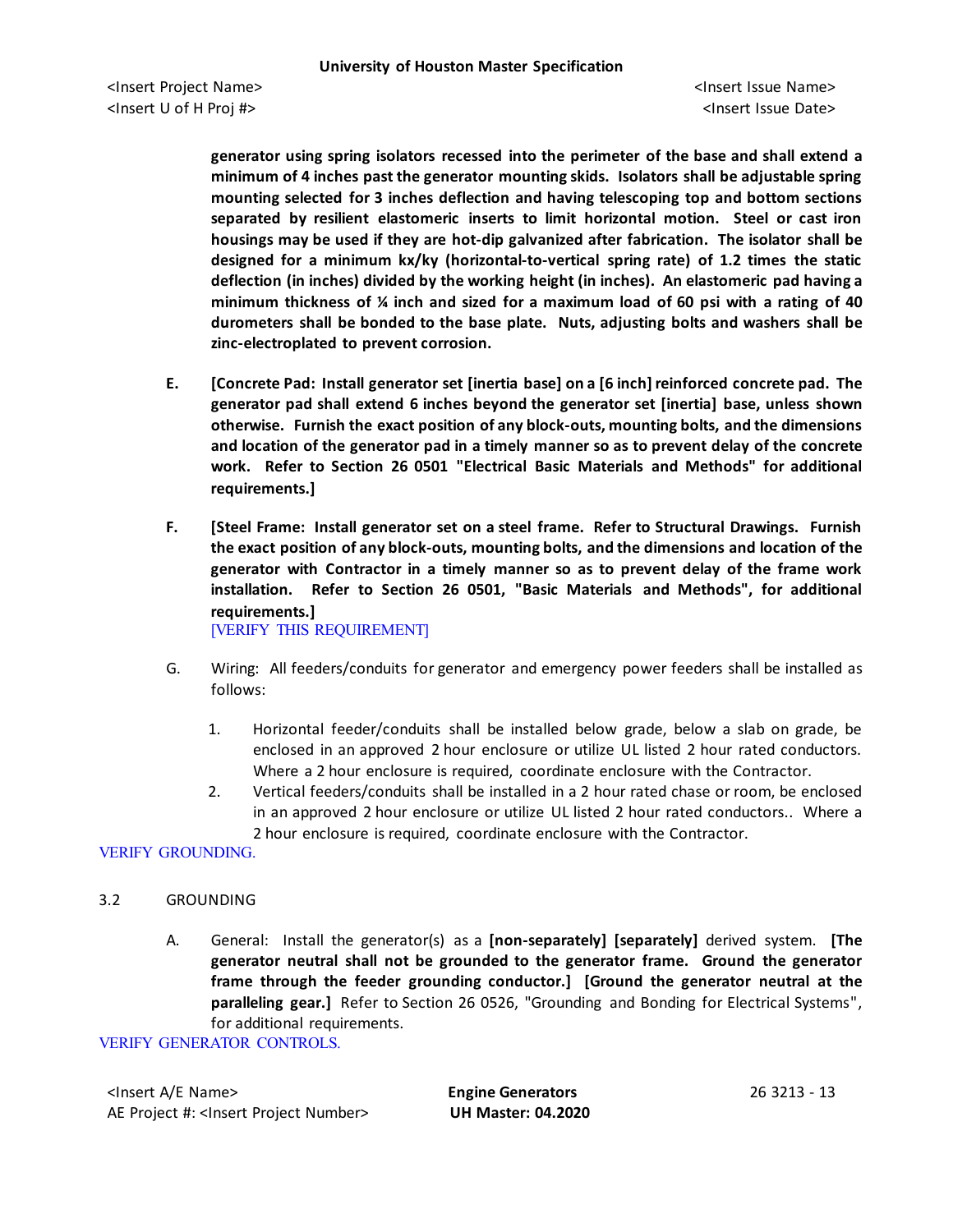## 3.3 CONTROL WIRING

- A. General: Provide generator **[start-up]** control wiring from each **[Automatic Transfer Switch (including the fire pump ATS)] [the paralleling switchgear]** to each standby generator set.
- B. Annunciators: Provide control wiring to remote generator annunciators in locations specified and as shown on the Drawings.
- **C. [Fuel Oil Control Wiring: Provide all control wiring from generator/day tank to remote fuel transfer pump control panel as shown on the Drawings and as required.]**

#### 3.4 COORDINATION **VERIFY REQUIREMENTS**

- **A. [Exhaust: Exhaust piping shall be furnished, installed and insulated under Division 23. [Division 26 Contractor shall furnish a ventilated wall thimble, exhaust flex connection(s), condensation trap, rain cap, and critical type silencer for installation and insulation under Division 23.] All exhaust piping shall be routed away from windows, no less than 25 feet from air intakes.**
- **B. [Cooling Air: Cooling air supply and exhaust air ductwork and dampers shall be furnished and installed under Division 23.]**
- **C. [Fuel Oil Tank Fill and Vent Lines: Fuel oil tank fill and vent lines shall be furnished and installed under Division 22.]**

### 3.5 INITIAL START-UP AND SYSTEM CHECKOUT

- A. A complete installation shall be initially inspected, adjusted and started and checked out for operational compliance by representatives of the manufacturer. All start-up documentation shall be turned over to the Owner.
- B. The engine lubrication oil and antifreeze shall be provided by the supplier of the electric set for operation under environmental conditions as recommended by the manufacturer.

# 3.6 TESTING

A. General: Upon completion of installation of engine-driven generator set(s)**[, transfer switches and paralleling gear,]** and after building circuitry has been energized with normal power source, test emergency power system to demonstrate standby capability and compliance with specified requirements, including automatic start-up, controls, and full load acceptance. Tests shall include operation of standby power system with voltage check while the system is loaded to ensure proper operation of the emergency generator, transfer switches, **[paralleling gear,**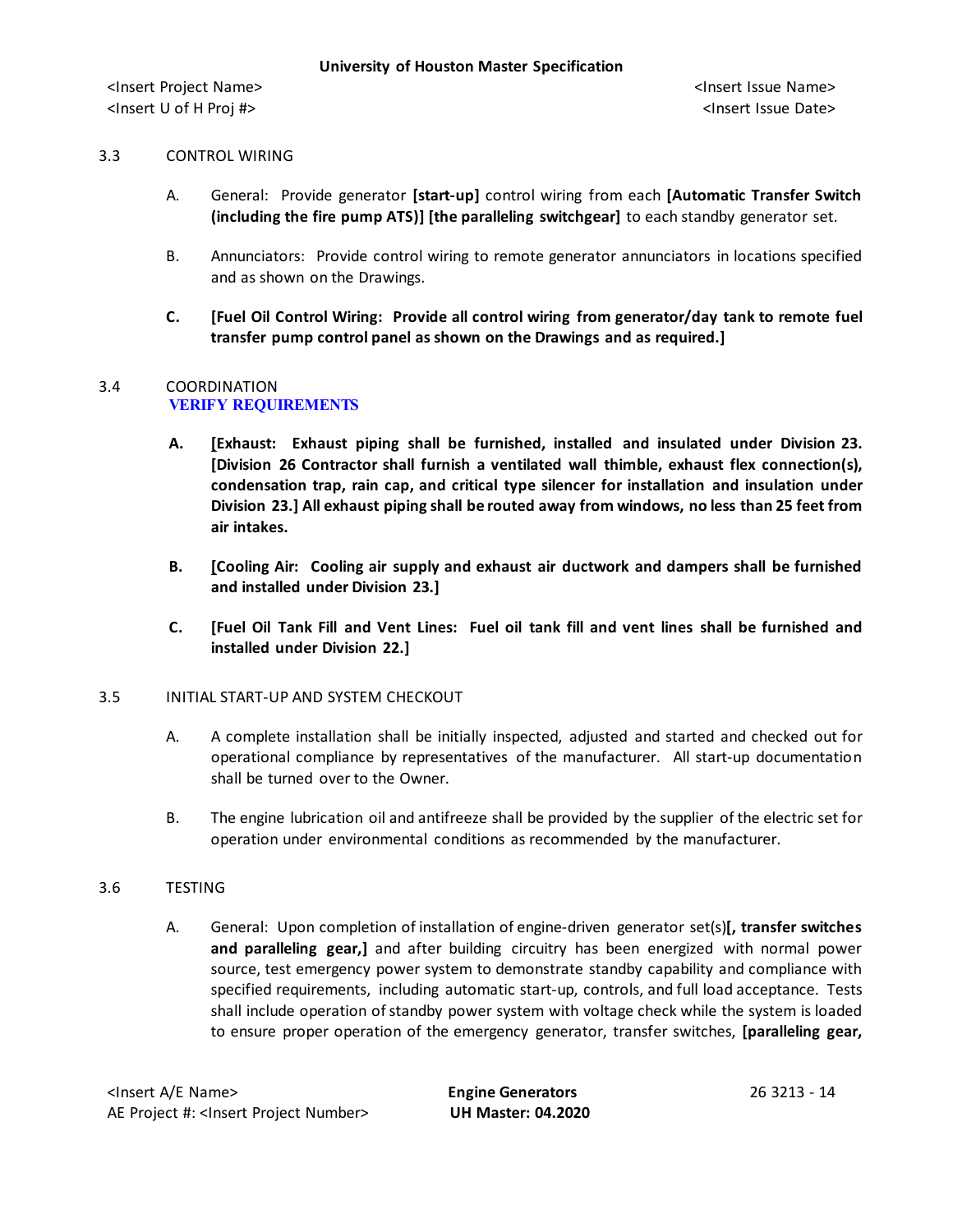**fuel oil system,]** and other system components. Operation of the system shall simulate standby power conditions, that is, loss of main electrical power to the building. Test period shall be a minimum of **[\_\_\_\_\_ hours]** continuous trouble-free operation with at least four automatic transfer switch operations for each switch within the period of operation. **[All diesel fuel for testing and filling all day tanks and fuel oil tanks at completion of successful testing shall be provided under the Project scope.]**

- B. Test Load: Testing shall be performed at 0.8 PF with loads as specified herein below. Where the specific set has been factory tested at 0.8 PF as specified herein below, field-testing may be performed at 1.0 PF. The supplier of the engine-generator set shall provide a load bank of sufficient capacity to complement the available building load for testing. The field test shall include running the emergency power system under loads as specified below:
	- 1. 30 minutes at 25% of rated load (field load bank).
	- 2. 1hour at 50% of rated load (field load bank).
	- 3. 4 hours at 75% of rated load (field load bank).
	- 4. 4 hours at 100% of rated load (field load bank).
	- 5. Miscellaneous building loads may be used to supplement load bank.
- C. Test Readings: The voltage, current and frequency readings shall be recorded at 15 minute intervals throughout the test. Each Automatic Transfer Switch shall automatically operate a minimum of four times during the test. There shall be a 15 minute unloaded run at the conclusion of the test to allow engine to cool before shutdown. The Contractor shall make all necessary hook-ups to facilitate field-test and shall furnish all fuel necessary for field-testing. Refer to Section 26 0125 "Electrical Testing" for additional testing requirements. Owner must be present during load testing.
- D. Submittals: Contractor shall furnish all instruments and personnel required for tests. Submit four copies of certified test results to Architect/Engineer and Owner for review. Test reports shall include date and time of test, relative humidity, temperature, and weather conditions. Contractor shall provide minimum 15% of replacement parts as reviewed and agreed upon by Owner plus 3 spare filters.

# 3.7 OPERATOR TRAINING

- A. The manufacturer's start-up representative shall provide a minimum of 4 hours of operating and maintenance training to the Owner's maintenance personnel. Training shall be provided at times convenient to the Owner. Approved Operating and Maintenance Manuals shall be available to the Owner prior to the training session. Training shall be specific to the unit that is purchased.
- B. Instructions and Drawings: Complete instructions, consisting of operating and maintenance manuals, parts book, dimensional drawings, separate unit wiring diagrams and schematics and